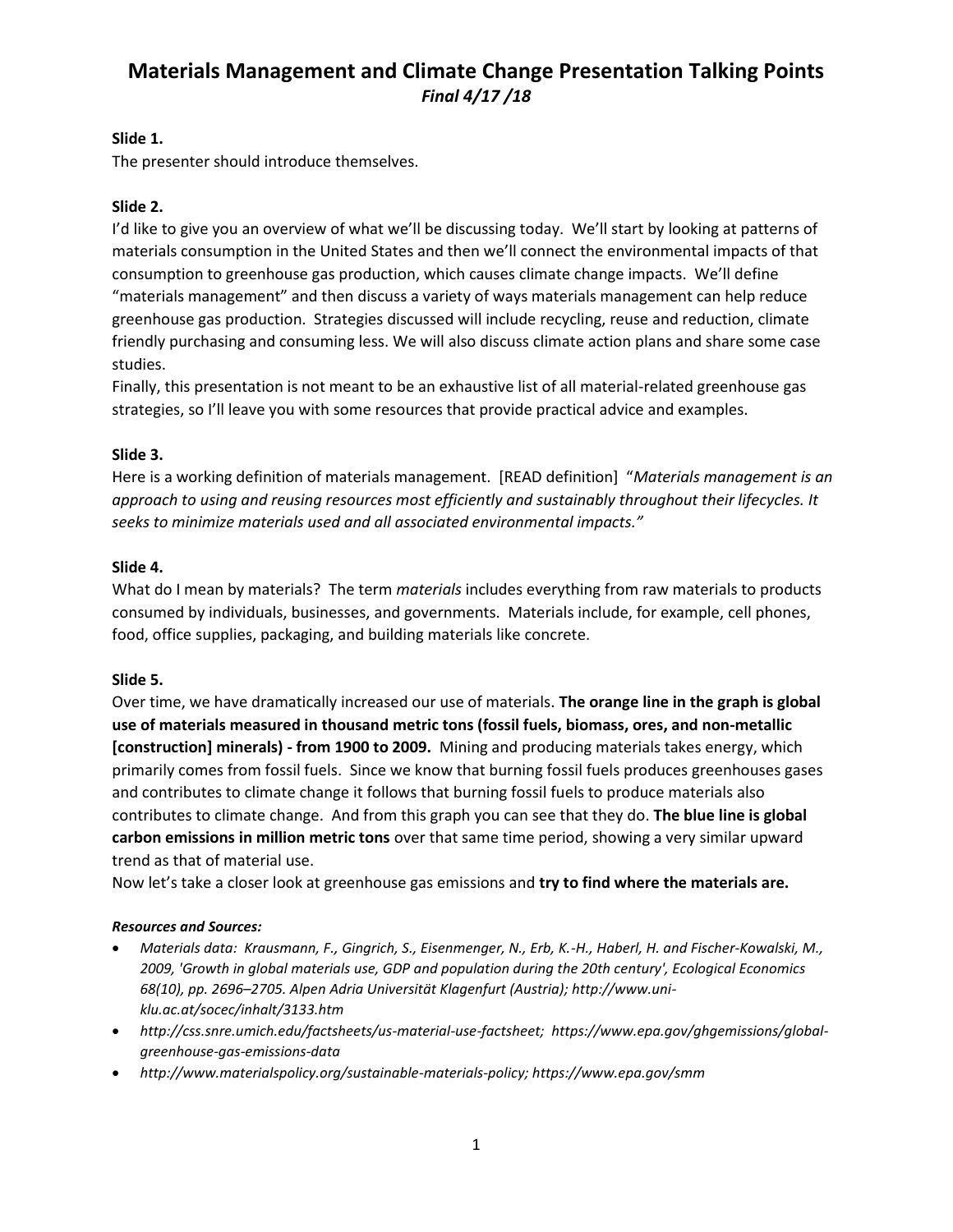## **Slide 6.**

Here is the 2006 inventory of U.S. greenhouse gases, which was compiled by the US Environmental Protection Agency. Though it is from 2006, it is still representative of emissions today\*. You can see that the generation of electrical power, transportation, and the industry sector contribute the vast majority of the nation's GHG emissions. But where are materials in this chart? We can see that once our materials (or products) become "waste" they comprise 2% of the nation's greenhouse gas emissions. But this 2% doesn't account for the impact of producing products. Where is the impact of producing furniture, electronics, or food?

## *\*Hidden slide at end with 2015 emissions, if needed*

## **Slide 7.**

Well, it turns out that the full greenhouse gas impact of materials are spread throughout every category of this chart. This makes it very difficult to understand the environmental implications of our material consumption patterns. So, EPA decided to take another look at how they categorize these emissions and found some surprising conclusions.

## **Slide 8.**

This slide shows the same exact emissions as the previous slide but categorized differently. You'll notice in this chart that the provision of goods and food contributes to 42% of the nation's GHG emissions. Finally, we found the materials! You'll see that the transportation of people and energy use in our buildings still contributes about half of the nation's emissions, but the significance of our material consumption dramatically changes from one chart to another. Let's break down this pie chart a little further to understand how material consumption impacts climate change.

#### **Slide 9.**

Here is the same chart but the provision of goods and food (**the 42% of the pie that are materials, in red**) are broken down into the stages of a materials' lifecycle when the emissions occur. We see that about 33% of the nation's emissions are a direct result of producing the materials we all use. This includes everything from mining the raw materials to manufacturing the final product. 7% is from distribution and shipping and only 2% is a result of disposing materials in landfills. So, it's pretty clear that the production of materials is where the vast majority of impacts occur over a material's lifecycle.

*(Optional addition: Also, this pie chart doesn't tell us the whole story. It only shows the greenhouse gas emissions that physically originate within our country's borders. But many of the materials used here in the US are made in other countries. We import more than we export, and so the carbon footprint of the materials we use is even larger than this graph would suggest.)*

So, if we want to reduce the impacts of material consumption, and really focus on materials management as we defined it a few slide back, this is the chart we should use as a guide for prioritizing our actions. This begs the question: "where are we focusing our efforts today?" Let's take a look.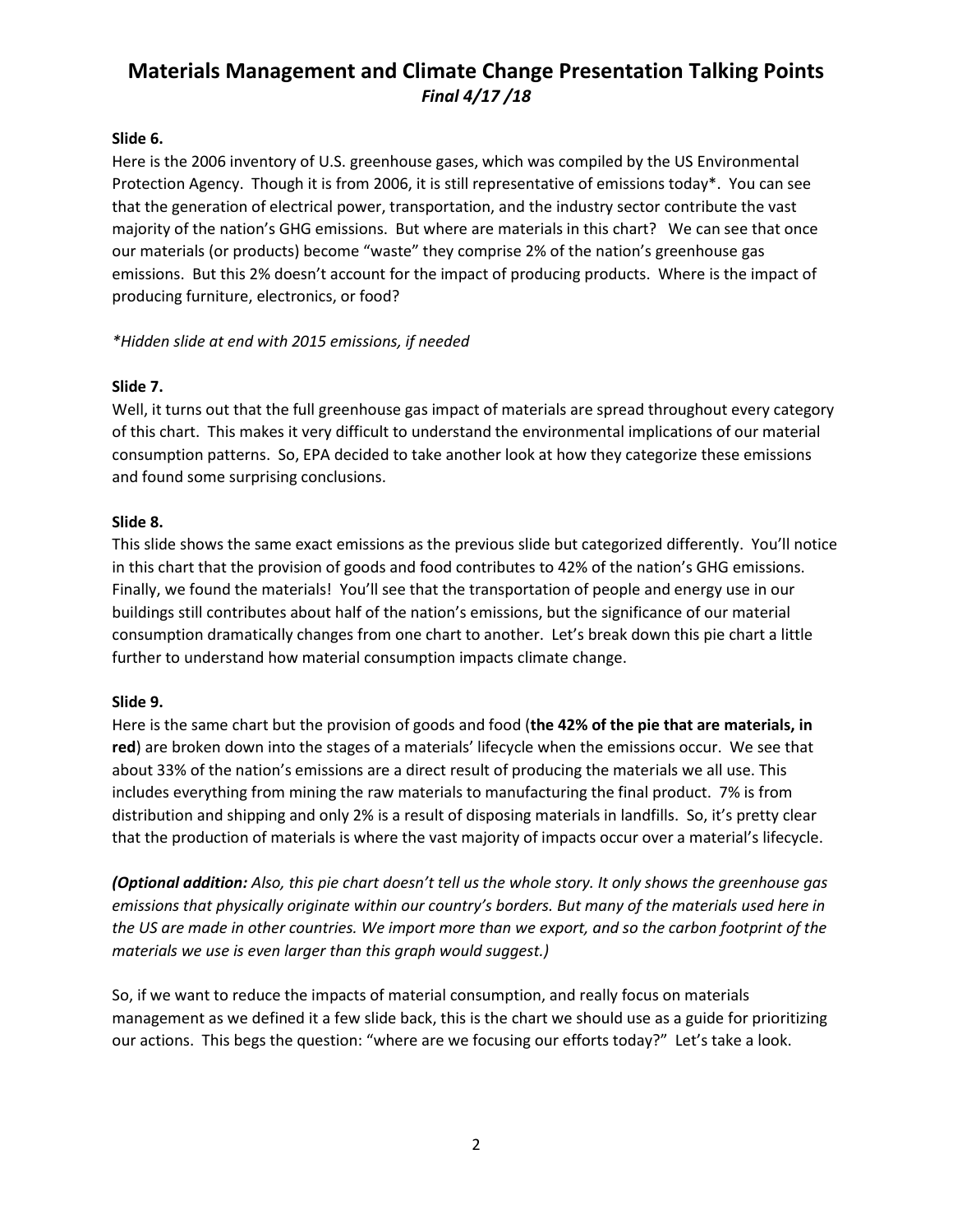## **Slide 10.**

This is a simple chart that shows the lifecycle of a product. All products follow this lifecycle: resource extraction, processing, manufacturing, distribution, use, and finally recovery or disposal. Traditionally, programs focused on "waste management" at the end of a product's lifecycle, **[click to animate small circle]** which is represented by the small circle. End of life management includes recycling, burning for energy recovery, composting, and landfill disposal.

However, materials management looks at the full lifecycle of a product **[click to animate large circle]**. And it is what we call the "upstream" parts of the lifecycle, the consumption and use and even more so the production part of the life cycle, with resource extraction, that has by far the biggest impact on the greenhouse gas emissions – and other environmental impacts as well.

## **Slide 11.**

All materials follow a similar lifecycle. Here we can see each stage of concrete's lifecycle. As we learned, the impacts of producing materials is the largest contributor to GHGs over the lifecycle. So, materials management is an effort to shift the focus to the entire lifecycle of materials in order to achieve the largest environmental benefits. For concrete, this could mean using less concrete in construction and using supplementary cementitious materials such as fly ash, designing for disassembly and reuse, and purchasing recycled aggregate for concrete mixes.

Concrete is one of the high impact materials featured in the West Coast Climate Forum's\* Climate Friendly Purchasing Toolkit which is noted by the icon in the bottom left corner. You can learn more about how to reduce the greenhouse gas emissions from concrete and other high impact materials using this resource, which we will discuss more later.

\**The West Coast Climate and Materials Management Forum is a collaboration of state and local governments that are developing ways to advance sustainable materials management practices.* 

## **Slide 12.**

Now that we've learned what materials are and the impact they have on our greenhouse gas emissions, let's talk about what materials management strategies there are to reduce these impacts. We will start with some of the more familiar end-of-life management strategies like recycling and then discuss more of the upstream strategies associated with the production of materials which is where the majority of greenhouse gas emissions are coming from.

#### **Slide 13.**

Recycling is a well-known and important materials management strategy at end-of-life. Governments typically have responsibility over recycling and composting programs.

Recycling reduces greenhouse gas emissions when recycled materials are used in manufacturing, which conserves the energy associated with using virgin materials. This is why it's so beneficial. This chart shows that making a product from recycled material uses significantly less energy than using new "virgin" resources. On this chart you see Aluminum saves by far the most energy, and that is due to a very resource-intense process to mine for virgin materials (bauxite) and smelt aluminum. However, there are energy savings to be found by using all these recycled commodities in place of virgin materials.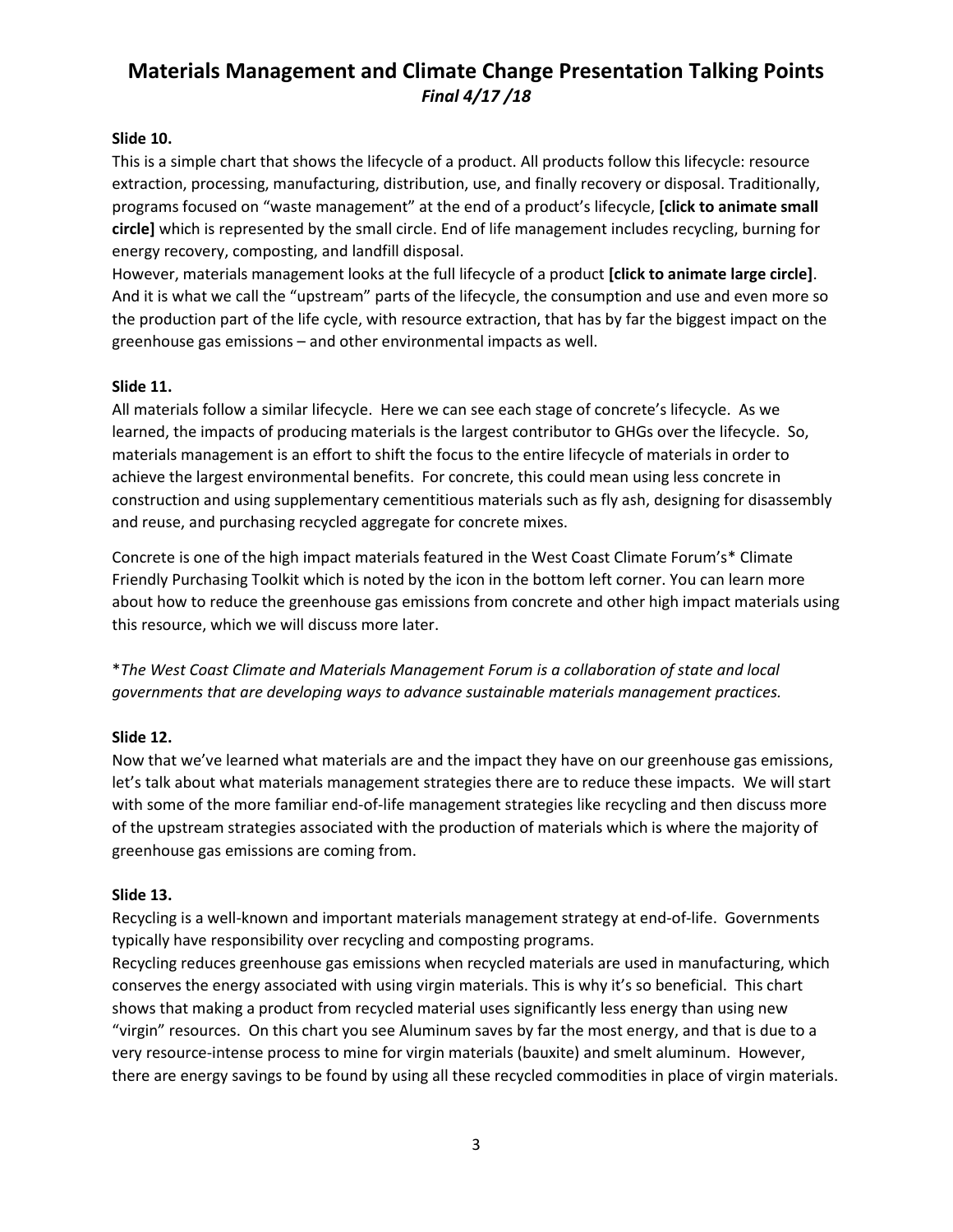Recycling is also a very cost effective way of reducing greenhouse gases. Curbside recycling and pay-asyou-throw programs, which charge you proportionally to how much waste you generate, are inexpensive ways to achieve greenhouse gas reductions compared to other strategies such as upgrading residential energy efficiency or producing wind power.

#### **Slide 14.**

In 2011, the West Coast Climate Forum analyzed what the most important materials to recycle and compost are in order to reduce GHGs. The analysis used the U.S. EPA's Waste Reduction Model (WARM) Calculator, which calculates greenhouse gas emissions attributable to different materials and disposal options, along with waste stream data from California, Oregon, and Washington. This analysis found the most important materials to focus on for recycling and composting are Carpet, Core Recyclables (cans, bottles, and papers), Dimensional Lumber, and Food Scraps. These materials have the most lifecycle greenhouse gas impacts and greatest emission reduction potential by being diverted from landfill to be recycled or composted. Therefore, efforts should be prioritized to focus on these materials for recycling and composting programs.

You can learn more about this research and analysis in more detail by reading the report, "Reducing Greenhouse Gas Emissions through Recycling and Composting" as pictured here on this slide.

## **Slide 15.**

While recycling is a very important strategy, and an action we all can take, this chart, based on EPA national data, shows we are still only recycling a small percent of the waste we generate. And in recent years, recycling appears to have plateaued at about a 35% recycling rate, nationally. On the west coast, that rate is higher, closer to 50%, but still seems to have plateaued. Recycling, while important, is not enough.

## **Slide 16.**

Here's another reason why recycling is not enough, using the graphs of GHG emissions we saw earlier. Even if we recycled and composted everything (which we just saw we are a long way from doing), this chart shows that we'd only reduce the nation's GHG emissions by about 6%. Again, this is good, but it doesn't get us very far. How else can we start reducing the impact of the remaining 36% of the nation's GHG emissions associated with our material use?

Let's look at some options -- the other "R's" -- reuse and reduction.

## **Slide 17.**

Reuse is a key strategy. The Oregon Dept. of Environmental Quality commissioned a study investigating the most environmentally responsible way to drink water. They found that if you drink bottled water, and recycle the bottle, you'll reduce GHGs by 16% compared to disposing of the bottle. That's the difference between the blue bar and orange bar on this graph.

However, drinking water from the tap, using a durable, **reusable** glass, **[click to animate circle]** (shown in the tiny little gray bar), reduced GHGs by 79-98% compared to recycling or disposal. This example illustrates how reuse can be a lot more beneficial than recycling. And this is the kind of information that can be helpful to people trying to make the right choice.

*Source: <http://www.oregon.gov/deq/FilterDocs/wprLCycleAssessDW.pdf>*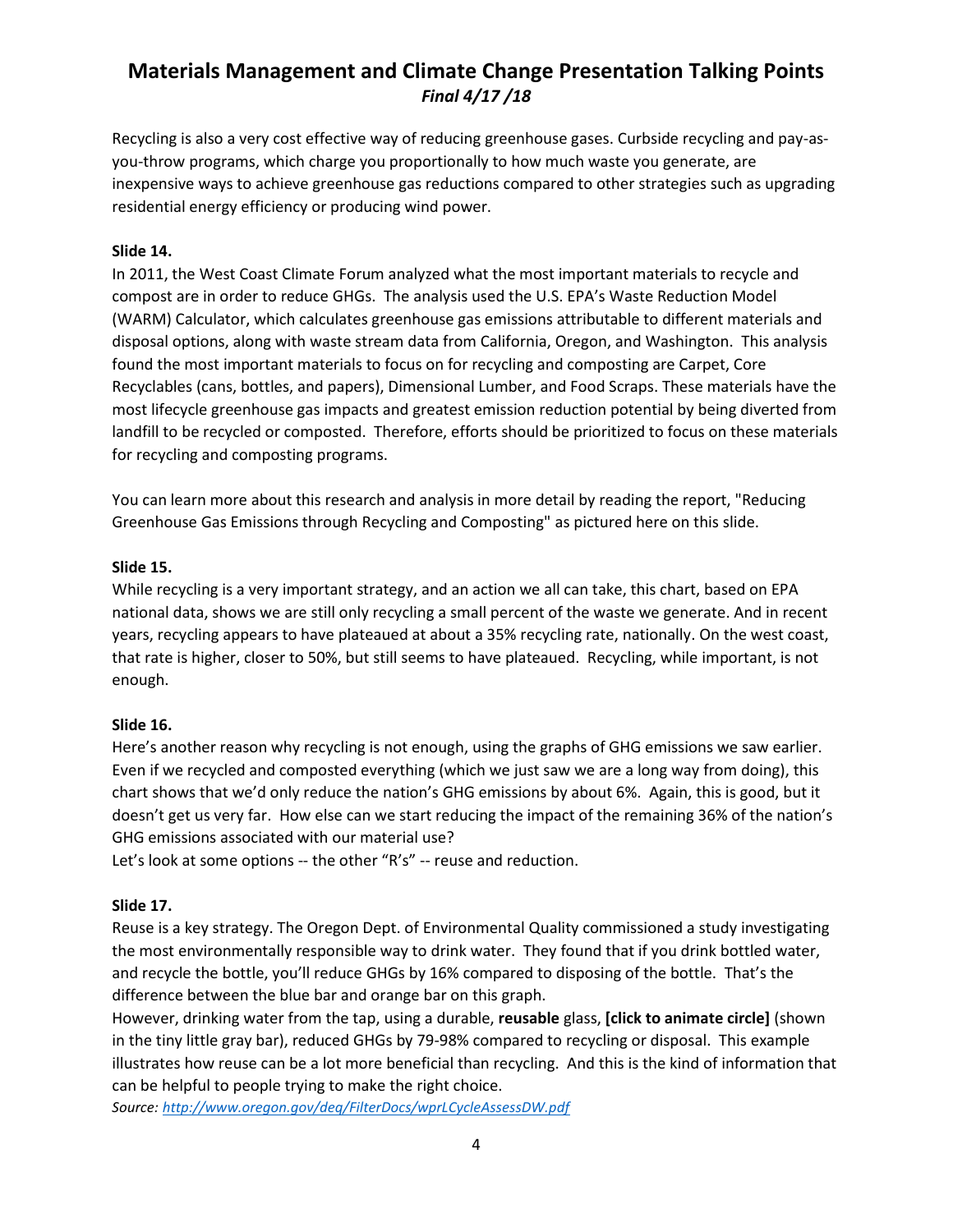#### **Slide 18.**

Reduction is another key strategy. This includes reducing the amount of materials that are used in a product or packaging. Another study done by Oregon DEQ and others found that light-weight plastic shipping bags (shown by the red bars) – even if made from virgin resources and not recycled – have fewer greenhouse gas emissions across their life-cycle than heavier cardboard boxes (the blue bars). This is true even if the boxes contain high levels of recycled content. Recyclability is considered a desirable attribute of a product or package. But just because something is recyclable doesn't necessarily mean that its environmental burden is less than a non-recyclable alternative. **It seems to be far more important to use fewer materials, than to use recyclable materials.** Again, materials management allows us to look at the full picture and not just waste management to inform procurement decisions. There is an order to reduce, reuse, recycle for a reason - reduction and reuse have larger environmental benefits than recycling.

*Source:<http://www.oregon.gov/deq/FilterDocs/wprLifeCycleInventory.pdf>*

#### **Slide 19.**

As we already saw, food is one of the four key materials to prioritize for composting or anaerobic digestion. However, reducing food waste in the first place is best! In the U.S., from farm to fork, we waste up to 40% of the food produced. One study found that growing and making food contributes 83% of total GHG emissions.\*

As you can see here, composting is better than sending food to the landfill. **[click to animate small circle]** Landfilling food creates GHGs, while composting food waste reduces them slightly. However source reduction - or not wasting food in the first place - is far more impactful, **[click to animate small circle]** with significantly more GHG reduction potential.

Food is another high impact materials that is featured in the Forum's Climate Friendly Purchasing Toolkit.

*\*Source: National Resource Defense Council's Wasted" report* 

#### **Slide 20.**

Because food waste is so impactful, the Forum collaborated with more than 25 state and local government partners to develop the "Food: Too Good to Waste" toolkit, which addresses reducing wasted food in households. This has now been adopted by EPA's Sustainable Management of Food program.

This toolkit uses Community Based Social Marketing to incorporate small behavior changes to reduce the wasting of food. It targets the top of the EPA's Food Recovery Hierarchy, source reduction **[click to animate circle].** It includes a comprehensive implementation guide to assist a local government or community group to reduce wasted food.

Based on data, it's possible for a household to reduce preventable food waste by 20% of total waste, and to save money at the same time. Many state and local governments are encouraging residents to waste less food using this toolkit.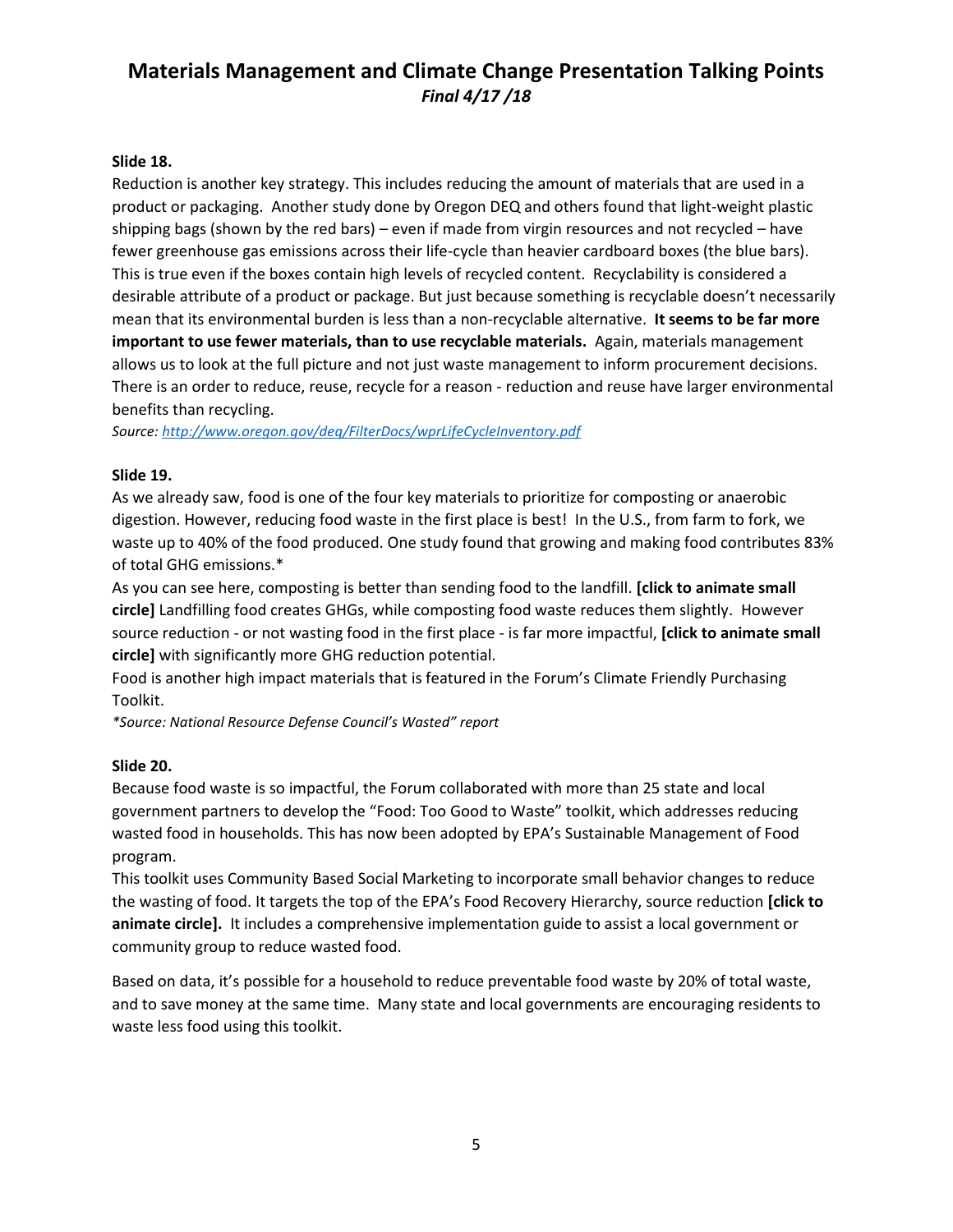## **Slide 21. - Case Study: Use or skip – Presenter preference**

Here's a case study of the power of reducing food waste in a Medical center: The Gunderson Health System in Lacrosse, WI is a 325-bed medical center serves about 400 patient meals and 2,300 staff and guest meals every day.

They tracked food waste daily and found they were throwing out an average of half a ton of food every week—approximately 24 tons every year. Staff made changes to how vegetables were prepared to encourage less scrap waste, started heating soup in smaller portions, and made many other simple changes that had a dramatic impact on food waste reduction. This resulted in a 50% reduction in wasted food and \$25,000/year in savings.

*[http://www.leanpath.com/wp-content/themes/weaver-ii](http://www.leanpath.com/wp-content/themes/weaver-ii-pro/docs/LeanPath_Case_Study_GundersenHealthSystem.pdf)[pro/docs/LeanPath\\_Case\\_Study\\_GundersenHealthSystem.pdf](http://www.leanpath.com/wp-content/themes/weaver-ii-pro/docs/LeanPath_Case_Study_GundersenHealthSystem.pdf)*

## **Slide 22.**

Buildings are responsible for a huge part of the materials we all use. 534 million tons of construction and demolition debris were generated in the United States, in 2014—more than twice the amount of generated municipal solid waste.\* There are two key strategies to reduce the impact of building materials.

The first strategy is to use less. In another study commissioned by Oregon DEQ, they looked at the best ways to reduce the impacts of building material use over the lifecycle of residential homes. They found that building a smaller home - or using less - reduces both material and energy use over time and it is the most significant leverage point for creating greener buildings. After all, as this chart shows, the average home size in the United States has almost tripled over the last 60 years and at the same time, we're putting fewer people into our homes. These kinds of results make us think more about HOW we're USING materials instead of just focusing on how to MANAGE the waste. Zoning for Accessory Dwelling Units and tiny houses are current ways to put the idea of using less building materials into action.

The second strategy is to reuse building materials. Policies requiring deconstruction of buildings, like the Deconstruction Ordinance in Portland and designing for deconstruction, helps reduce GHGs from new construction materials and puts reusable materials back into the building materials marketplace

*(\*EPA's Advancing Sustainable Materials Management: 2014 Fact Sheet).*

## **Slide 23.**

Another important way to reduce climate impacts through materials management is by using "purchasing power." Specifying goods based on their environmental performance is often called Environmentally Preferable Purchasing – and in addition to affecting GHG emissions, also can impact energy efficiency, water consumption, toxics in products, and promote the use of recycled content. We all have to use certain things to do our work and meet our basic needs. But when we have the option, we can consider our purchasing decisions in light of what products can help reduce GHG emissions (and other negative impacts).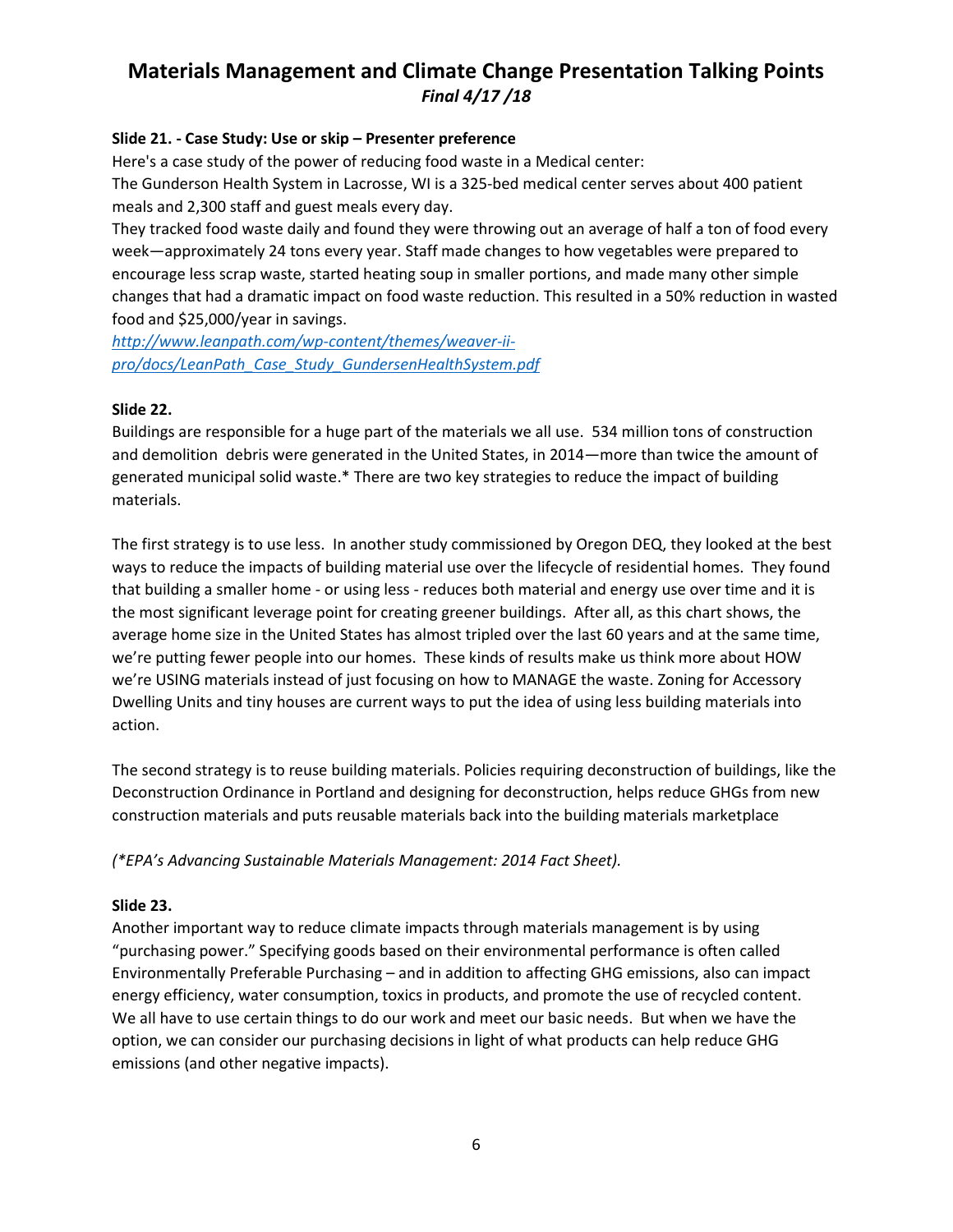Public agencies and institutions have big opportunities with purchasing. Research shows the supply chain, or the production of goods and services, accounts for 35-55% of greenhouse gas (GHG) emissions associated with Government operations.

The West Coast Climate Forum developed the **Climate Friendly Purchasing Toolkit** to help public institutions and others target their purchasing to reduce greenhouse gas emissions. The Climate Friendly Purchasing toolkit has tools to help you do an inventory of your purchasing GHG impacts, as well as purchasing guidance for key areas.

# **Slide 24.**

The toolkit is composed of six modules that address high carbon intensity categories. Each of the modules include strategies to reduce GHG emissions.

**Let's take a minute to talk about why each of these materials is important:** 

- Asphalt and Concrete: Construction and maintenance work for government, higher education and utilities is the highest source of GHG in the supply chain - at 38% to 55%. Asphalt and concrete make up much of this material.
- Food: If discarded food were a country, it would be the world's third largest source of greenhouse gas emissions.
- Fuels: A public institution's fuel use contributes from 5-23% of their total construction emissions, which are often up to 50% of total emissions.
- Information & Communication Technology: The aggregate electricity demand of the cloud in 2011 was 684 billion kWh. If compared with the electricity demand of countries in the same year, the cloud would rank 6th in the world
- Professional Services: This is a consistently significant impact area for public agencies up to 25%.

The CFPT provide strategies for reducing impacts from purchasing all of these materials. It also has modules on conducting a supply chain GHG inventory and a trends analysis.

# **Slide 25. Case Study: Use or Skip – Presenter preference**

Here's a case study from the Climate Friendly Purchasing toolkit:

In 2008, the City of Eugene tested 8,000 tons of Warm-mix Asphalt Concrete (WMAC) on an existing multi-year paving project. WMAC reduces mix temperatures by approximately 50 degrees Fahrenheit. Preliminary measurements by Eugene Sand and Gravel showed energy savings of approximately 15% during WMAC production.

Between 2009 and 2014, the City of Eugene specified the placement of approximately 361,000 tons of WMAC, reducing greenhouse gas emissions by approximately 8,700 Metric Tons CO2e. The use of WMAC in Eugene is now the standard practice for all City paving projects. This has resulted in: ~15% energy savings and the reduction of 8,700 Metric tons CO2e

*<https://westcoastclimateforum.com/cfpt/asphalt/casestudy/Eugene>*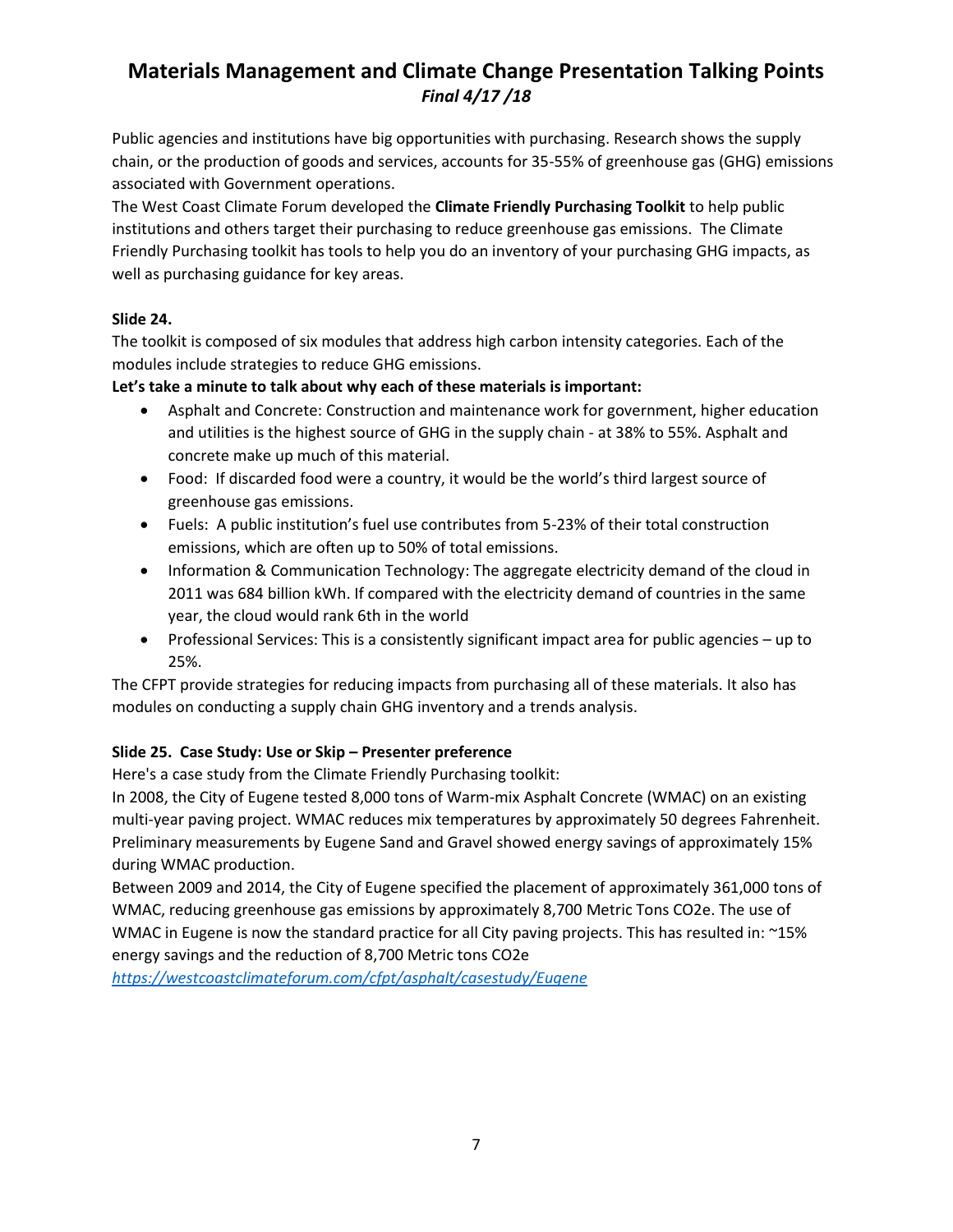# **Slide 26. Case Study: Use or Skip – Presenter preference**

Here's another case study from the Climate Friendly Purchasing toolkit:

Cleveland State University entered a managed print services contract to meet the state's mandate to reduce energy expenditures (by 20%, which they exceeded). But they also found in addition to saving energy (which reduces GHGs) they also saved a lot of money.

In the first year of a 10-year agreement, they reduced kilowatt use by more than 50 percent. In addition, by handing over the management of malfunctioning printers, replacement of ink cartridges and oversight of the printer help desk to Xerox, the school's IT department was freed to focus more time on priority projects.

These changes resulted in a 50% Energy reduction, and \$685,000 savings in first year by using Managed Print Services.

*<https://drive.google.com/file/d/0B8PCOv2vyPifTVlhUWRNa2dZY0E/view?pref=2&pli=1>*

## **Slide 27.**

The strategies I've mentioned are all helpful in reducing our materials related emissions, but if we are going to be successful in significantly reducing emissions, we simply need to consume less – or use less stuff. The production and consumption of material goods is the cornerstone of our economy. Yet it is also a fundamental driver of resource depletion, climate change, pollution and ecological degradation. Consumerism dominates our popular culture, reinforced by the constant bombardment of advertising enticing us to buy more.

The proliferation of new products, many designed for obsolescence, don't bring us a lot of happiness after the thrill of buying them is gone. In fact, studies show once we meet our basic needs, more stuff contributes less and less to our sense of well-being.We keep spending money we don't have for things we don't need to impress people we don't know.

Have we reached "peak stuff?"

## **Slide 28.**

**Maybe.** Some current trends suggest what could be the beginning of a shift in consumption patterns:

- Millennials are owning fewer cars and driving less
- People are sharing goods and services through tool-sharing libraries, online ride-sharing and other innovative ventures.
- New reuse, repair and rental options are emerging that provide alternatives to buying and owning more stuff: people can extend the life of their favorite items through repair cafes or iFixit videos, take advantage of short-term rental options for cars, clothes or equipment, or seek out reused items through Craigslist, local thrift shops or neighborhood exchange.
- Some businesses are emphasizing durable, repairable products like Patagonia through its "Don't Buy This Jacket" and "Worn Wear" campaigns

These are a few examples of how consumption habits are changing. Many local governments are supporting these efforts through local investments, active partnerships and community engagement to promote solutions for better living with less stuff.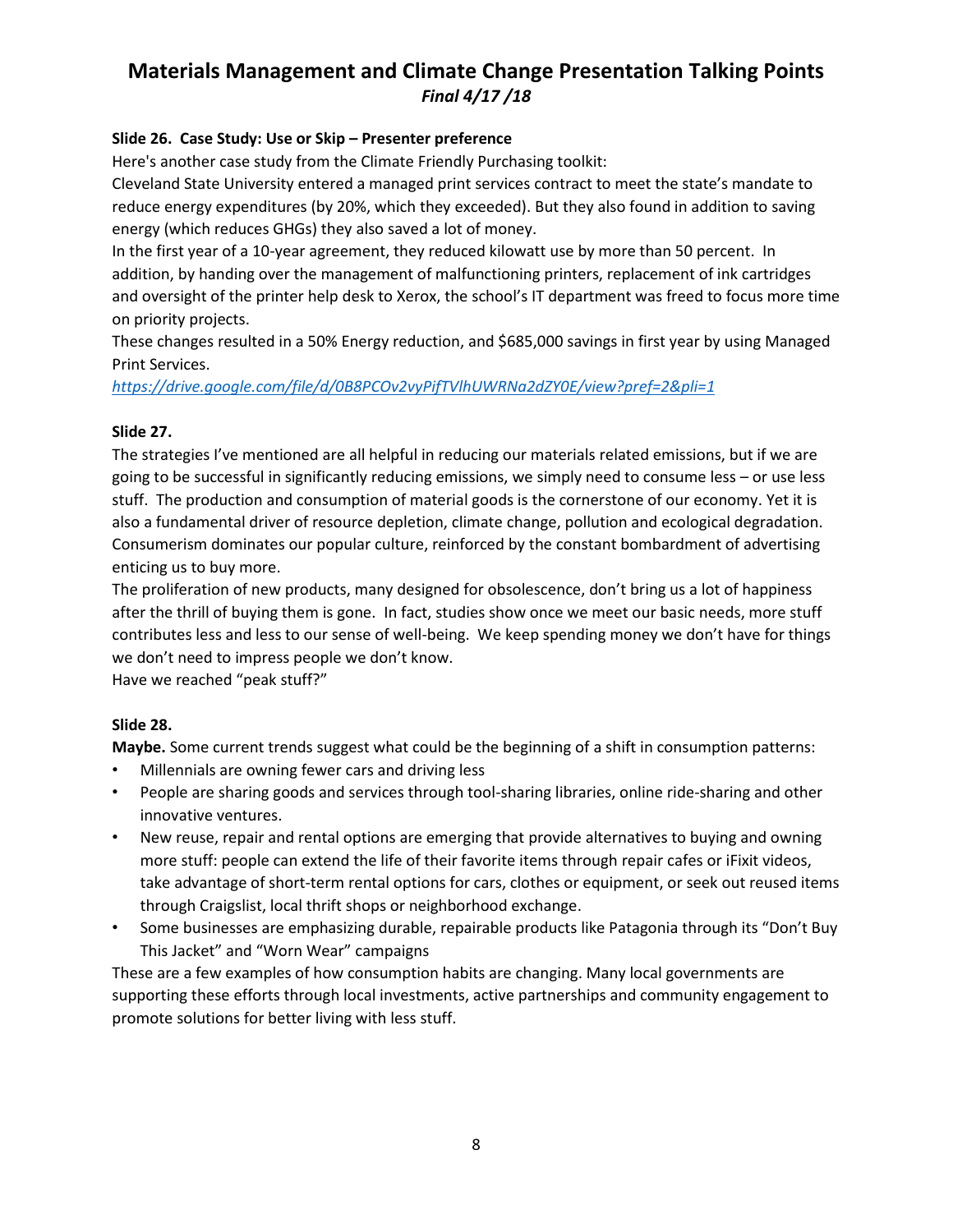## **Slide 29.**

The West Coast Climate Forum has a Climate Action Toolkit – which is a great resource for more information, tools, and examples of what local governments and others are doing for Materials Management and Climate Mitigation. On this website you can finds links to the examples we've mentioned and sample language to incorporate into your materials and climate planning.

## **Slide 30.**

Here is one example from the Climate Action toolkit of a new approach to GHG inventories: This is a consumption-based GHG inventory. Understanding how consumption patterns drive greenhouse gas emissions points us to new solutions for materials management. Consumption-based emission inventories compliment traditional sector based inventories, and build on the example from EPA we discussed earlier *(note: slides 8 & 9)*.

Both traditional and consumption based inventories tell an important story about how communities contribute to emissions. While the traditional approach focuses on a community's use of fossil fuels and electricity, the consumption inventory also includes the embodied emissions in the goods and services used by the community. Looking at emissions through this consumption lens tells us a lot more about the climate impact of goods and food, which are typically produced in other areas.

This example from Portland revealed something very important about a community's carbon footprint: global emissions as a result of local consumer demand (the emissions depicted in the chart on the right) are more than twice the volume of emissions produced locally (depicted in the chart on the left). Considering consumption-based emissions uncovers a larger carbon footprint and with it, more opportunities to reduce emissions.

#### **Slide 31.**

Another example from The Climate Action Toolkit is a Climate Action Plan.

King County's Strategic Climate Action Plan outlines actions to reduce their 42% of greenhouse gases that comes from materials by preventing waste and recycling more. Their Action Plan includes strategies to achieve a 70% recycling rate countywide by 2020, and by 2030, to achieve zero waste of resources that have economic value for reuse, resale and recycling.

King County includes many operational strategies in their plan to ensure that their purchasing practices will help to minimize GHG emissions. The County works to reduce wasted food through their Food: Too Good to Waste program and develops markets for reuse and recycling through their LinkUp program. The County also helps sponsor local repair events where people can bring small household items, personal electronics and clothing that need fixing. King County is also pursuing efforts with reducing environmental impacts from construction and demolition through recycling and reuse market exploration.

## **Slide 32.**

In summary, the main concepts we discussed today are the connections between consuming materials and products and greenhouse gas emissions. We found that over the lifecycle of most products, the production phase of that product causes the most greenhouse gas emissions. We learned how "materials management" strategies can reduce greenhouse gases more effectively than just focusing on